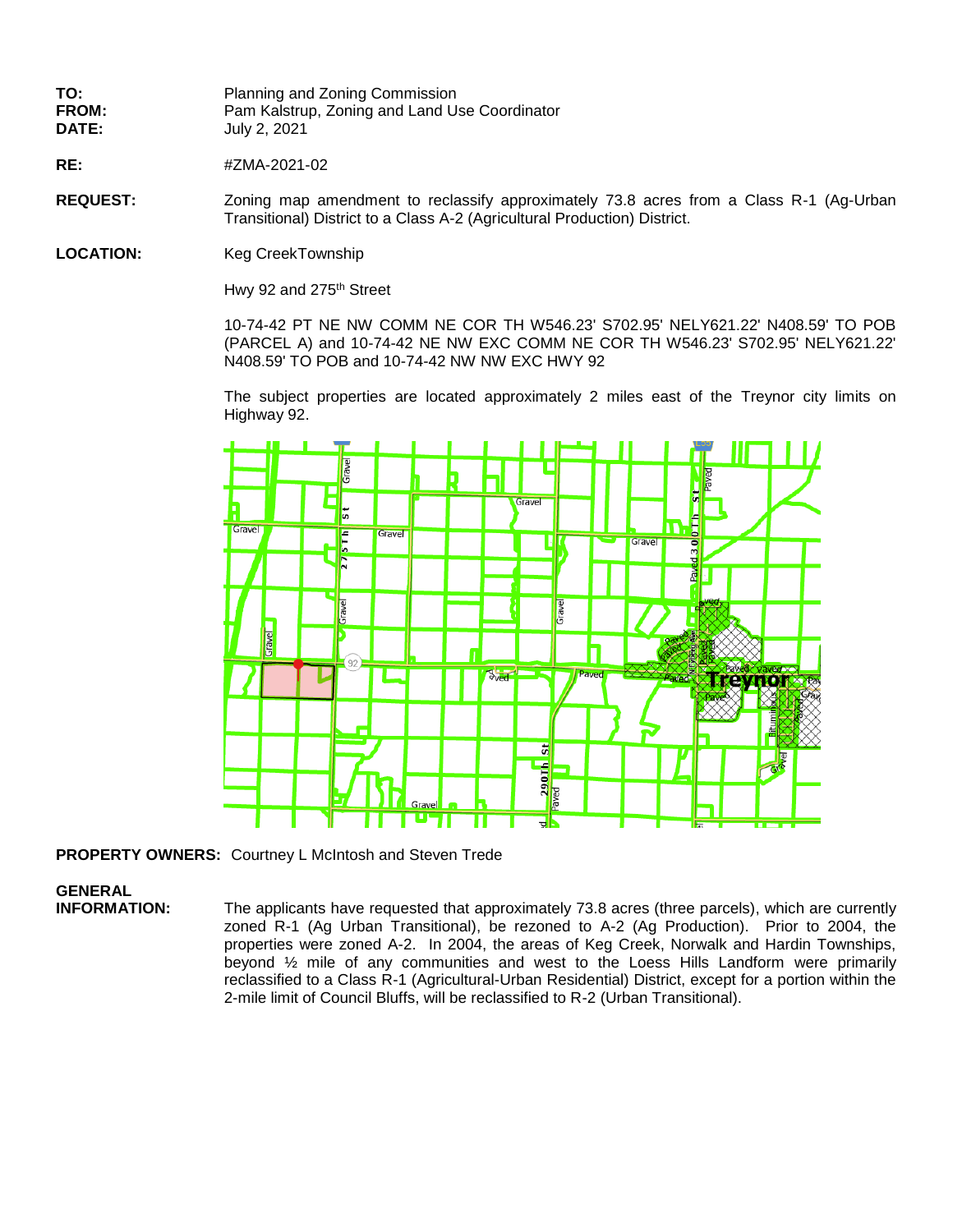

**ZONING:** The Class A-2 District is intended to preserve the land best suited for agricultural production by protecting prime agricultural lands in farmable tracts from the encroachment of scattered residential, commercial and industrial development; to promote efficiency and economy in the delivery of public services by restricting non-farm development in unincorporated areas of the County, which are without existing or planned services, and to encourage development in areas where services are provided or can efficiently be provided.

**SITE & AREA REVIEW:** The majority of the properties in the immediate area are agricultural ground with few rural residential acreages.

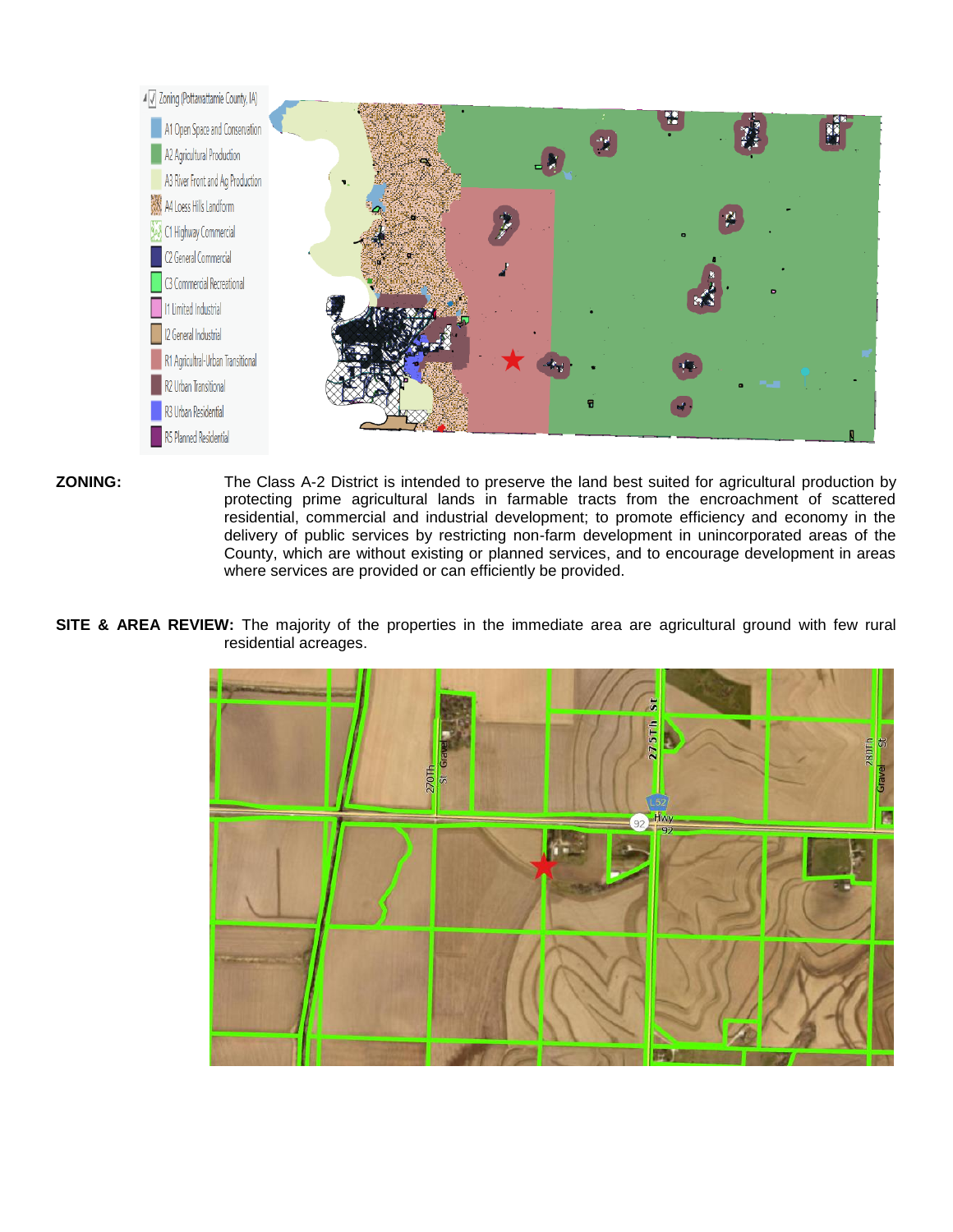**SITE REVIEW:** One parcel currently contains one single family dwelling, a septic system, well and outbuilding. The parcel is 5.62 acres.



One parcel currently contains one single family dwelling, a septic system, well several outbuildings and grain bins. The parcel is 30.48 acres.